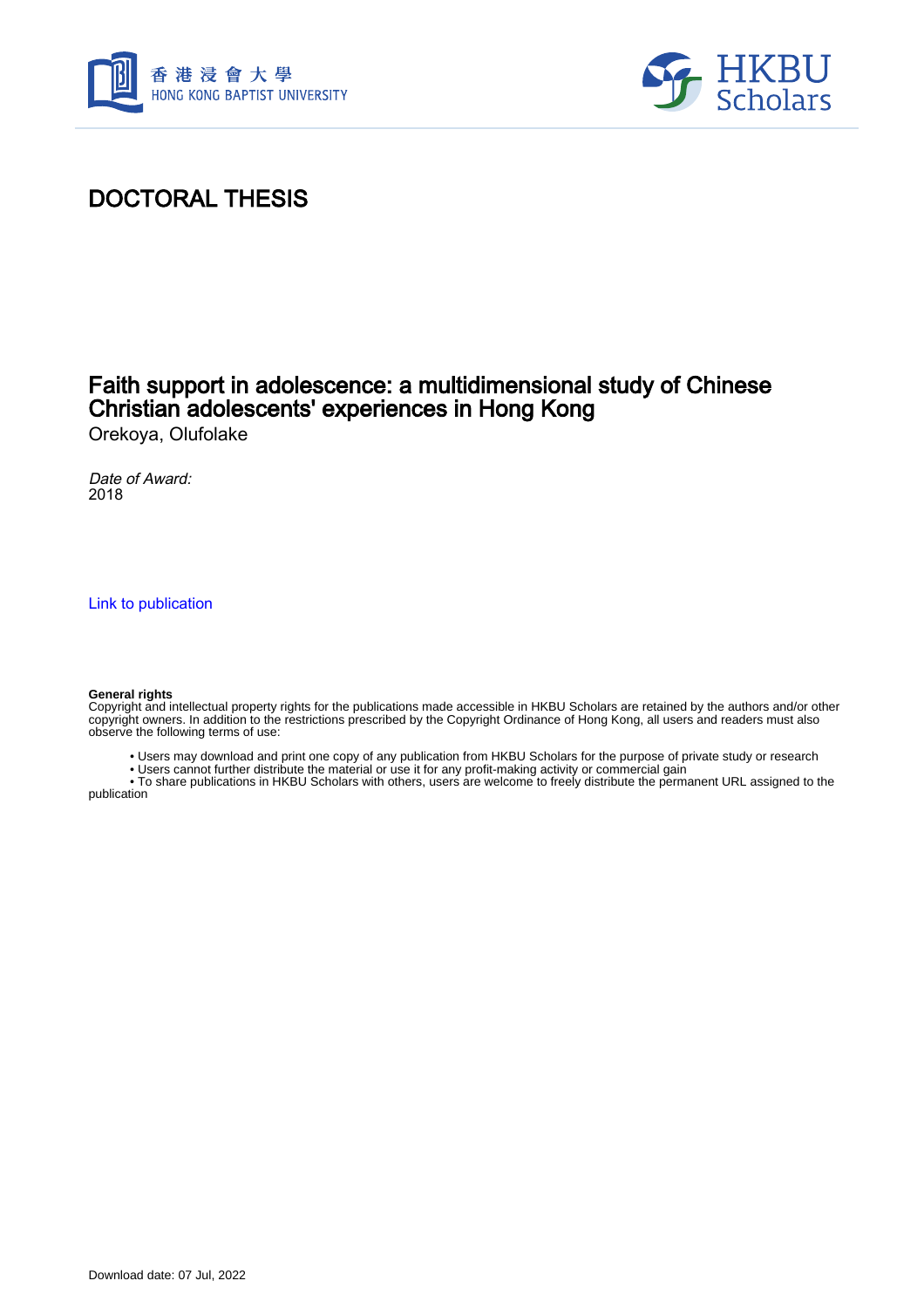### ABSTRACT

Relationship building with faith community provides support through fellowship, guidance, and the social interactions needed for emotional regulation. The support facilitates faith understanding, quest for faith exploration, meaning making, and character building. Although, past research informed on the quantitative measure of adolescent faith support, it is unable to capture the comprehensive information needed for understanding the meaning of faith support in adolescence. This study provides a new direction for understanding and describing the experience of faith support in three dimensions: understanding the meaning, process, and effect of the experience, and projects a conceptual framework for the rich descriptions of faith support experienced by Chinese Christian adolescents in Hong Kong. Apart from the objective of understanding the concept and meaning of faith support in adolescence, this study also reveals the variation in the participants' descriptions of the experience over time.

The methodology utilized is on the dimensions of self, others, and outcome of faith experience in adolescence, with follow-up data collection and descriptive analysis on the perception, understanding, and meaning of faith support. Nineteen participants, with 11 females and 8 males, participated in semi-structured face-to-face interviews between November 2014 and July 2015 (the first wave interviews). Ten of the participants (six males and four females) were interviewed between September and December 2016 (the second wave interviews), 18 months after the first wave interviews. The Chinese Christian adolescents (Catholic and Protestant) in Hong Kong were between 15 to 18 years of age. A few of the participants' faith supporters were also interviewed to examine the research questions from multiple perspectives.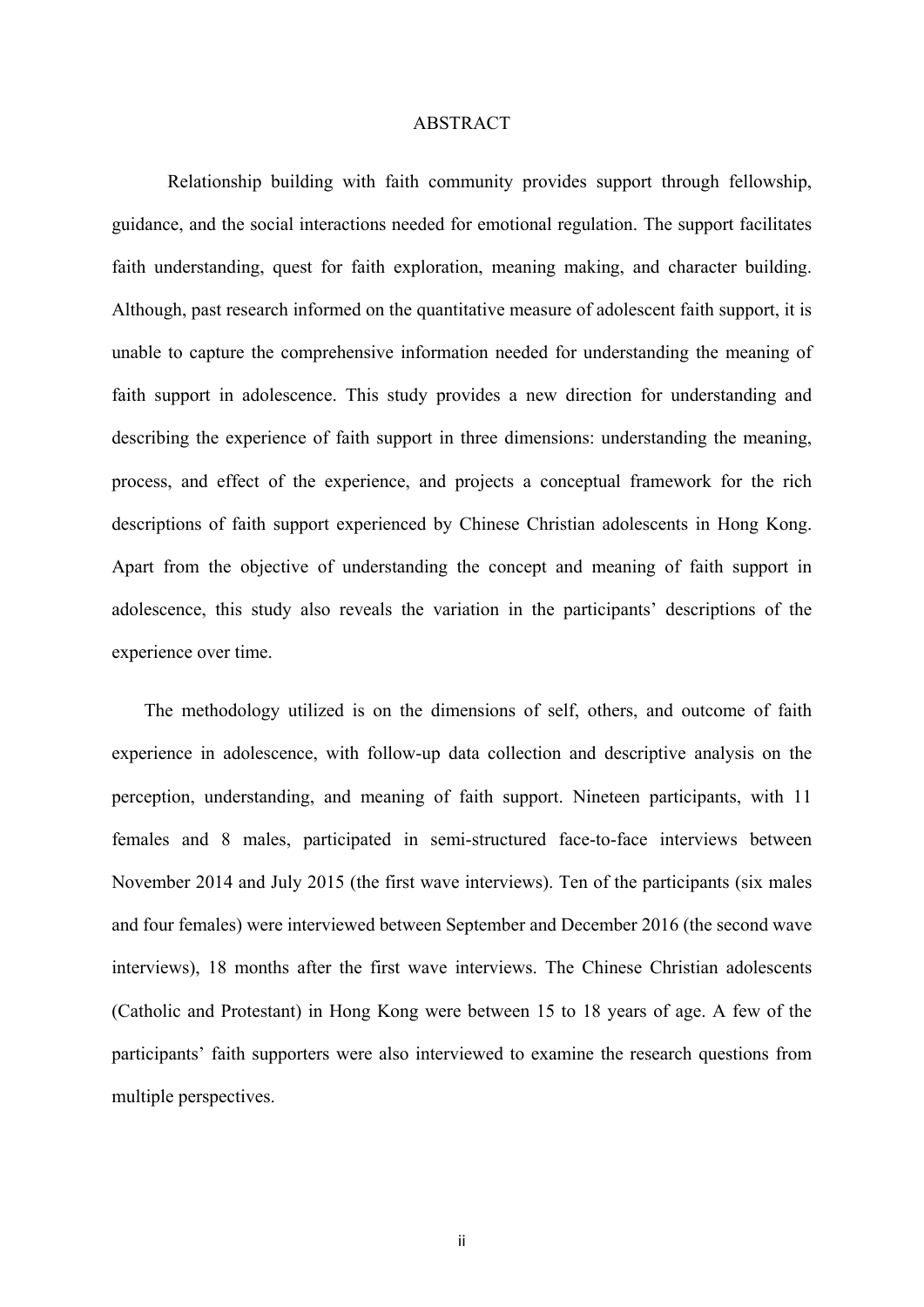The essential descriptions of the participants' psychosocial experiences and meanings attributed to faith support are: 1) faith exploration through companionship; 2) feeling loved and secured; 3) trusted relationship and resilience; 4) and emotion regulation through faith application. Narrative and descriptive analyses of the longitudinal data on the effect of faith support show a moderate change in the areas of moral judgment and meaning construct of faith development, and significant change in faith identity over time. Findings show three possible determinants of the effectiveness of faith support: (a) experience, (b) changes in social environment, family problem, and academic pressure and (c) the presence of a strong youth leader or peer mentoring for faith accountability and exploration. Participants who faced academic related stressor, moved to a new environment, and had little faith mentorship, were susceptible to changes in faith development and identity. Importantly, descriptive narratives and numerical data from this study reveal that faith experience through personal involvement tend to have significant difference in stabilizing faith identity status longitudinally through faith support.

This study draws on concrete evidence from the rich descriptions of the experience by the adolescents, their supporters, and provides knowledge for understanding the social learning process of adolescent faith support. Research implications are discussed and recommendations made for church/parish, Christian youth leaders, Christian teachers, institutions, including educational and social policy makers, on how to best support Christian adolescents' faith.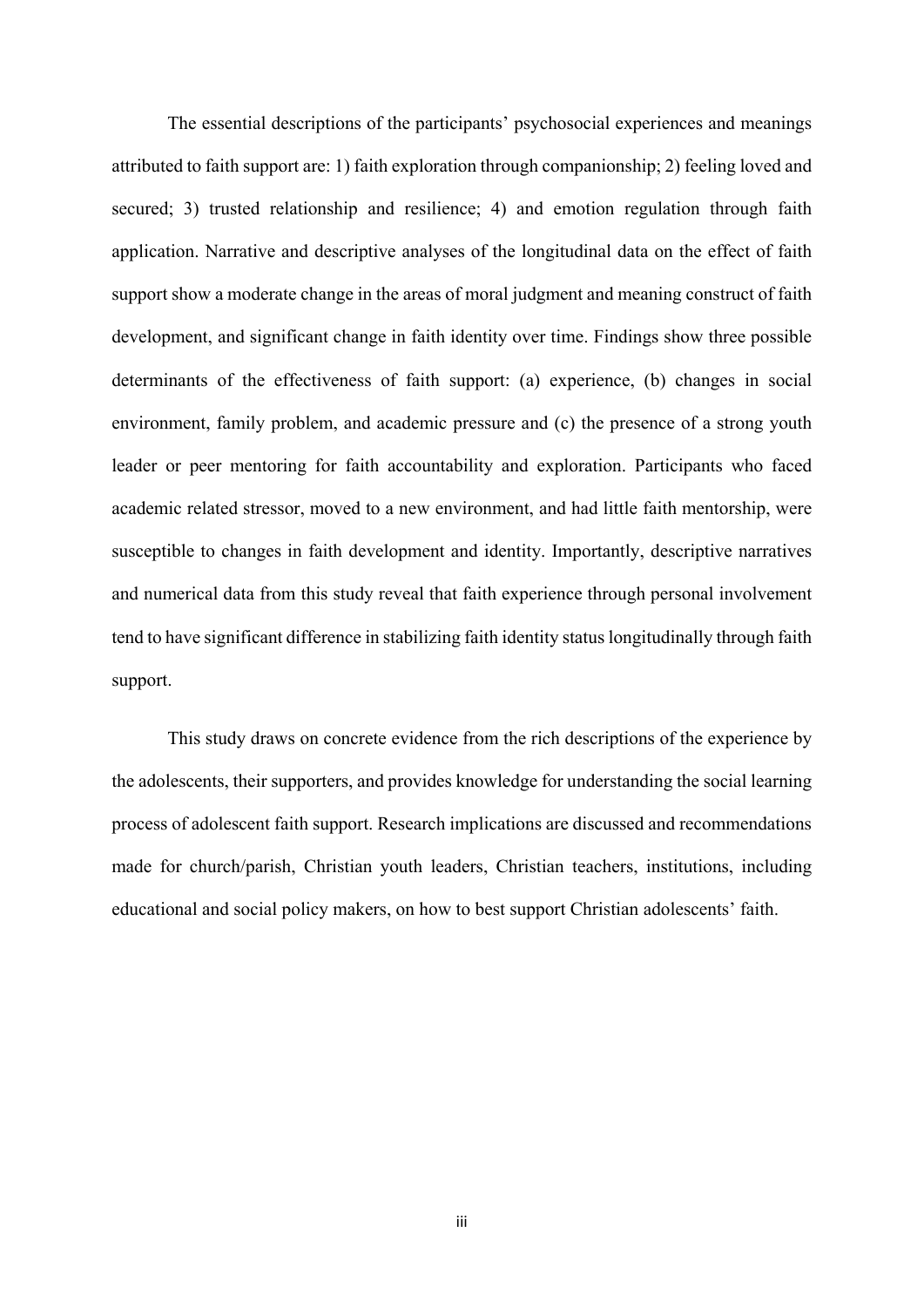### **TABLE OF CONTENTS**

|                                                                     | $\mathbf{i}$        |
|---------------------------------------------------------------------|---------------------|
|                                                                     | $\ddot{\mathbf{i}}$ |
|                                                                     | 1V                  |
|                                                                     | $\overline{v}$      |
|                                                                     | ix                  |
|                                                                     | 1                   |
|                                                                     | $\overline{2}$      |
|                                                                     | $\overline{3}$      |
|                                                                     | $\overline{7}$      |
|                                                                     | 8                   |
|                                                                     | 9                   |
|                                                                     | 9                   |
|                                                                     | 12                  |
|                                                                     | 12                  |
|                                                                     | 16                  |
|                                                                     | 18                  |
|                                                                     | 20                  |
| Theoretical Perspectives for Understanding Adolescent Faith Support | 30                  |
| Faith Support and Multidimensional Religious Socialization          | 32                  |
| Religion and Chinese Adolescents' Faith Outcomes in Hong Kong       | 43                  |
| <b>Chapter Three</b>                                                | 48                  |
|                                                                     | 48                  |
|                                                                     | 50                  |
|                                                                     | 53                  |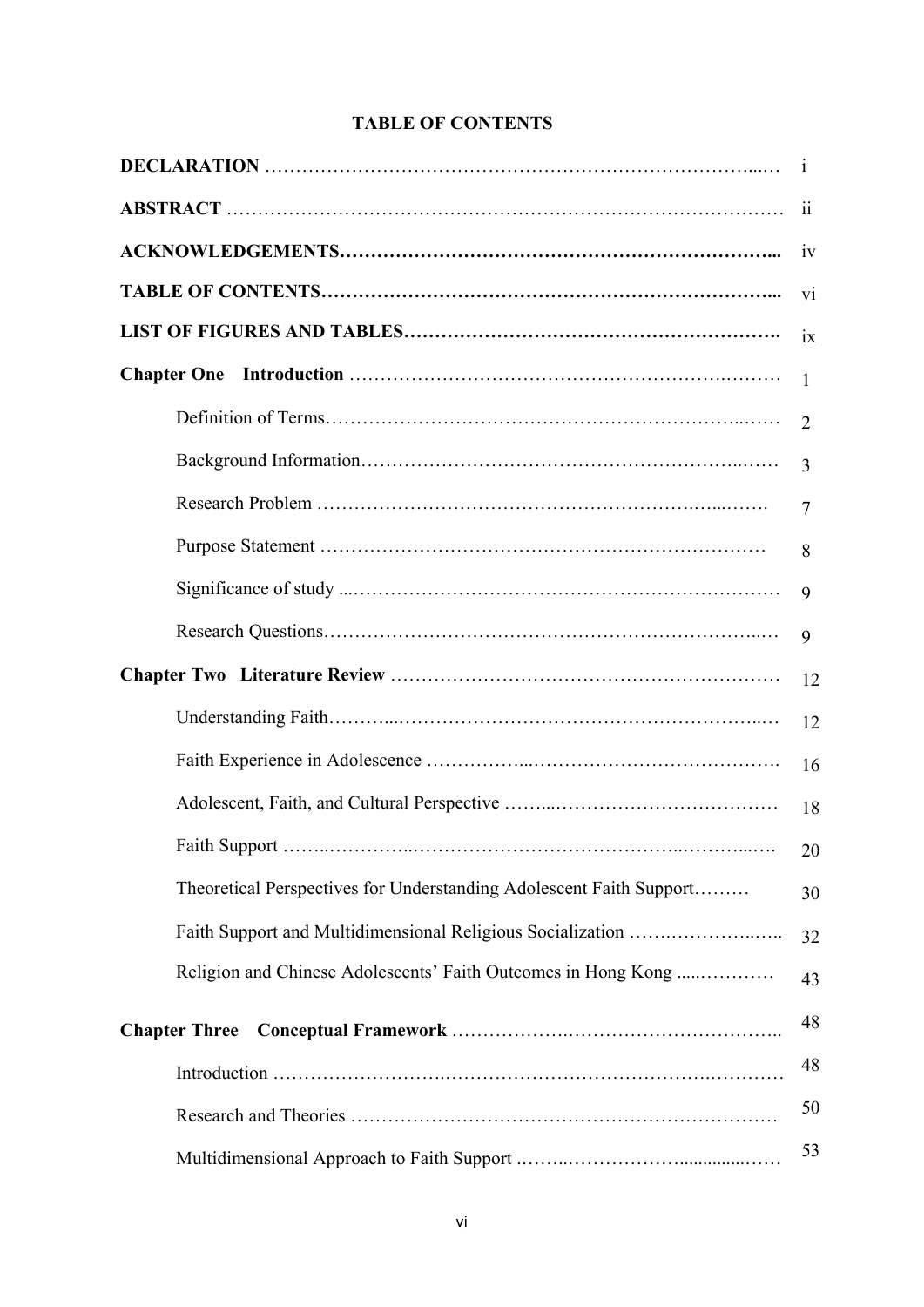|                                                               | 62  |
|---------------------------------------------------------------|-----|
|                                                               | 63  |
|                                                               | 63  |
|                                                               | 65  |
|                                                               | 69  |
|                                                               | 77  |
|                                                               | 82  |
|                                                               | 85  |
|                                                               | 85  |
|                                                               | 88  |
|                                                               | 92  |
|                                                               | 93  |
|                                                               | 134 |
|                                                               | 154 |
| <b>Chapter Six</b>                                            | 163 |
|                                                               | 165 |
| Faith Support: Faith Exploration through Companionship        | 181 |
|                                                               | 183 |
|                                                               | 186 |
| Faith Support: Emotional Regulation through Faith Application | 189 |
|                                                               | 192 |
|                                                               | 193 |
|                                                               | 197 |
|                                                               | 197 |
|                                                               | 198 |